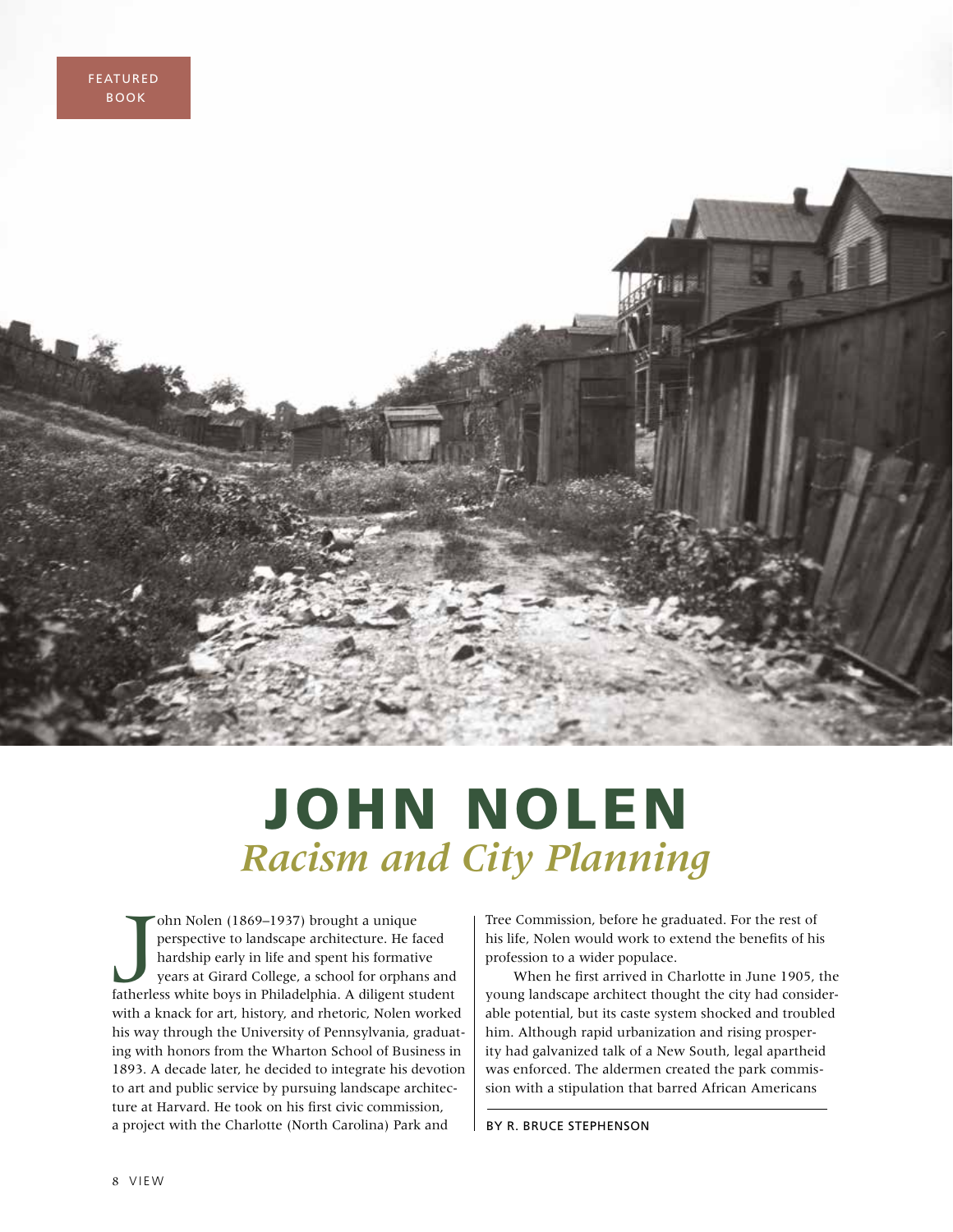from city parks, except nurses caring for white children. When Nolen took a second trip to Charlotte that fall, he attended a theater production of *The Clansman*, based on Thomas Dixon's bestselling novel of the same name. It was an unabashedly racist portrayal of Reconstruction, replete with Ku Klux Klan members in white robes carrying blazing crosses on thundering horses, and leaving a pile of black corpses in their wake. The play drew rave reviews in the local press, but Nolen thought it "onesided and an unworthy appeal to passion and prejudice." As the curtain fell, he was caught off-guard by the audience's resounding applause. "The people here are all stirred up about it and I am sure it will work infinite harm," he wrote to his wife. "Poor people, if they could only see that it strikes at their weakest point. My eyes are more open than ever before."

Nolen directly confronted Jim Crow in his first city planning report, *Remodeling Roanoke* (1907). He argued that citizens—regardless of class or race—be provided with essential services and humane living conditions. Nolen was no stranger to poverty, but the squalid conditions in Roanoke's African American community shocked him. The landscape, "dotted over with ramshackle negro cabins that hung insecurely on the side

relieve the squalor of the disenfranchised was anathema in a city where a third of the population could not vote, lived in constant fear of violence, and had only rudimentary public services. Over time Nolen would chip away at the inequities of segregation, but he never again so openly chastised the failure to meet the basic needs of African Americans as he did in his first city plan.

By the early 1910s Nolen was a champion of worker housing. He was also one of the few experts to advocate building "industrial villages" (modeled on Ebenezer Howard's garden city concept) for African Americans in the South. A trip to Tuskegee Institute in March 1911 cemented Nolen's interest in the issue. In the six years he spent working in the South, he had little direct contact with blacks. At Tuskegee, however, he experienced firsthand the feeling of being racially isolated. The only white person, he gave a lecture to an audience of 1,700 in the college chapel. The visit was eventful not for the knowledge Nolen imparted but for what he learned. "I have seen more or less of the students and their life. They appear a bright, earnest crowd, both boys and girls, and the merit of the work and scholarship is certainly good," he wrote to his wife. His observations deepened his belief that human beings had an innate

hills," created "an almost intolerable situation," he wrote. "For every reason—economic, sanitary, aesthetic, humanitarian active steps should be taken to radically change the character of the city in [this] section." Nolen's pro-

posal was ignored. Using tax dollars to

Opposite page: African American neighborhood, Roanoke. Photograph by John Nolen, 1907. Courtesy Division of Rare and Manuscript Collections, Cornell University Library.

Right: Harlem Village plan, 1926. Courtesy Division of Rare and Manuscript Collections, Cornell University Library.



ability to set goals, plan, and create a meaningful and healthy common life. On leaving, he bemoaned that prejudice could bind a people's aspirations: "I cannot help feeling sorry for a race that must suffer so, simply because of the color of their skin."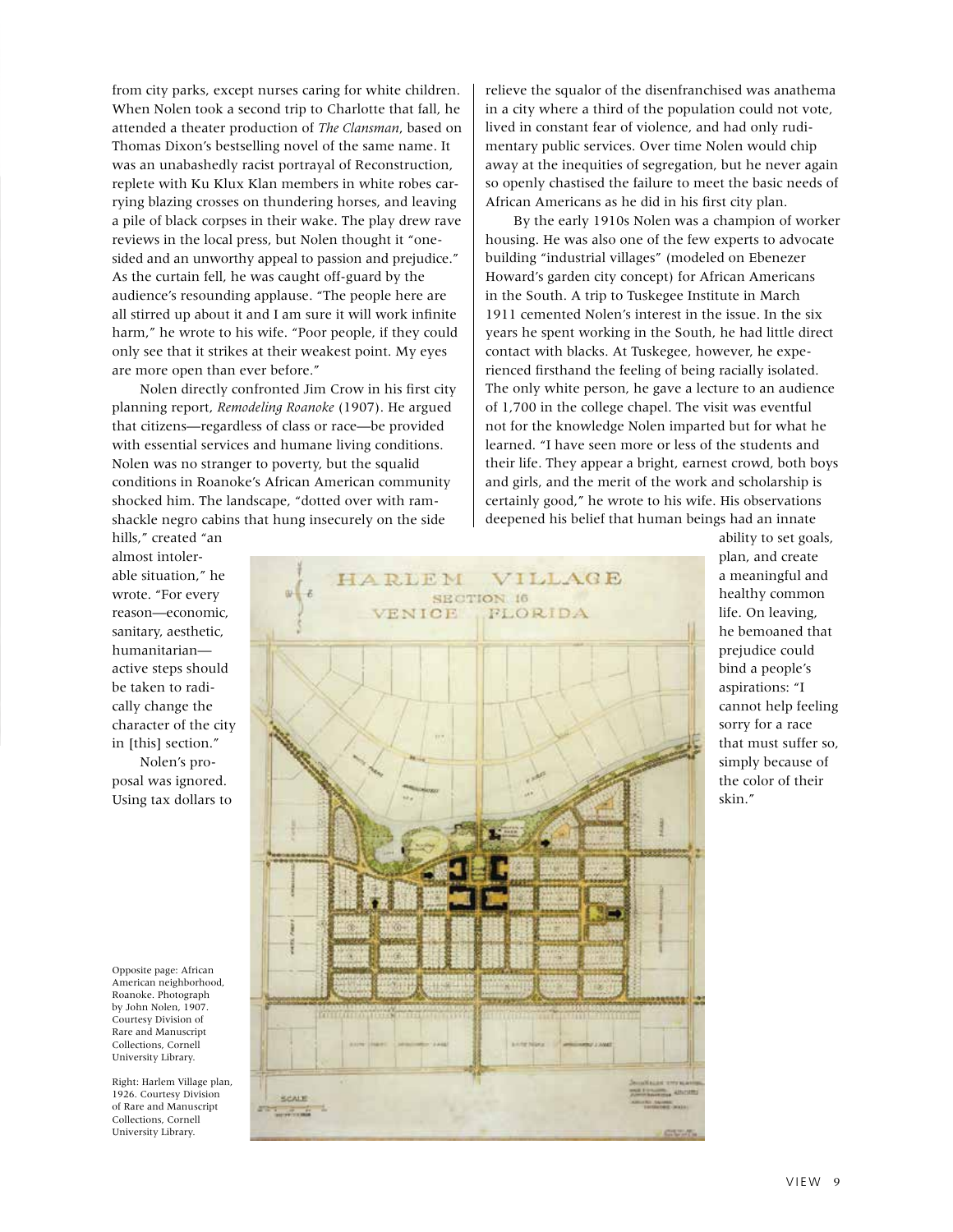

In 1919, Nolen designed his first industrial village for African Americans in conjunction with one of his most important commissions, the plan for Kingsport, Tennessee. A nondescript Appalachian village, Kingsport stood at the edge of a backwater region rich in resources. Nolen's job was to design a modern industrial city, the first comprehensive garden city in the nation. The developer eventually acceded to Nolen's requests to design a community for blacks. Bounded by a winding creek, Armstrong Village was sited on gently sloping land surrounded by an oak grove. The plan included a business district and a school fronting a civic green; housing followed the prescribed standard—four-room residences on small lots in two neighborhoods would accommodate a population of one thousand. The developer, however, balked at committing a quality site to a social experiment. A series of model worker neighborhoods were built, but not for African Americans. They ended up confined in a blighted enclave adjacent to a dye plant.

In 1922, Nolen once again tried to secure a more equitable living arrangement for southern blacks in a visionary plan to make St. Petersburg, Florida, the centerpiece of an American Riviera. The peninsular city had an alluring climate and spectacular beaches, but if it was to rival Nice, city officials had to improve the substandard living conditions in the African American

community. Nolen's plan provided three new parks, a parkway, and two neighborhood centers. It was also expected that road paving and utilities would be extended into the area.

The proposal to invest public funds in the African American community drew the ire of Lew Brown, editor of the *St. Petersburg Independent*. The "father of the white primary," Brown claimed that the "majority of Negroes are of the low order of intelligence, are not physically clean, and lacking in moral perception." Rather than improve their living conditions, Brown wanted to replace "lazy and shiftless" black laborers with immigrants from the agricultural sections of England. "It will be a happy day in the South," he said, "when white men take the place of Negroes." A referendum was held in August 1923, and only 13 percent of voters supported implementing Florida's first comprehensive city plan.

Racism also derailed Nolen's plan for West Palm Beach, where the city council wanted to relocate African Americans to three "concentrated zones" between the railroad tracks and the Everglades. "We are trying to put them in such locations as they will most congenitally be situated to their places of labor and fulfill the needs of the white people," the mayor declared. This scheme sparked a seventeen-page response from Nolen pointing out that racial zoning was unconstitutional. "It is